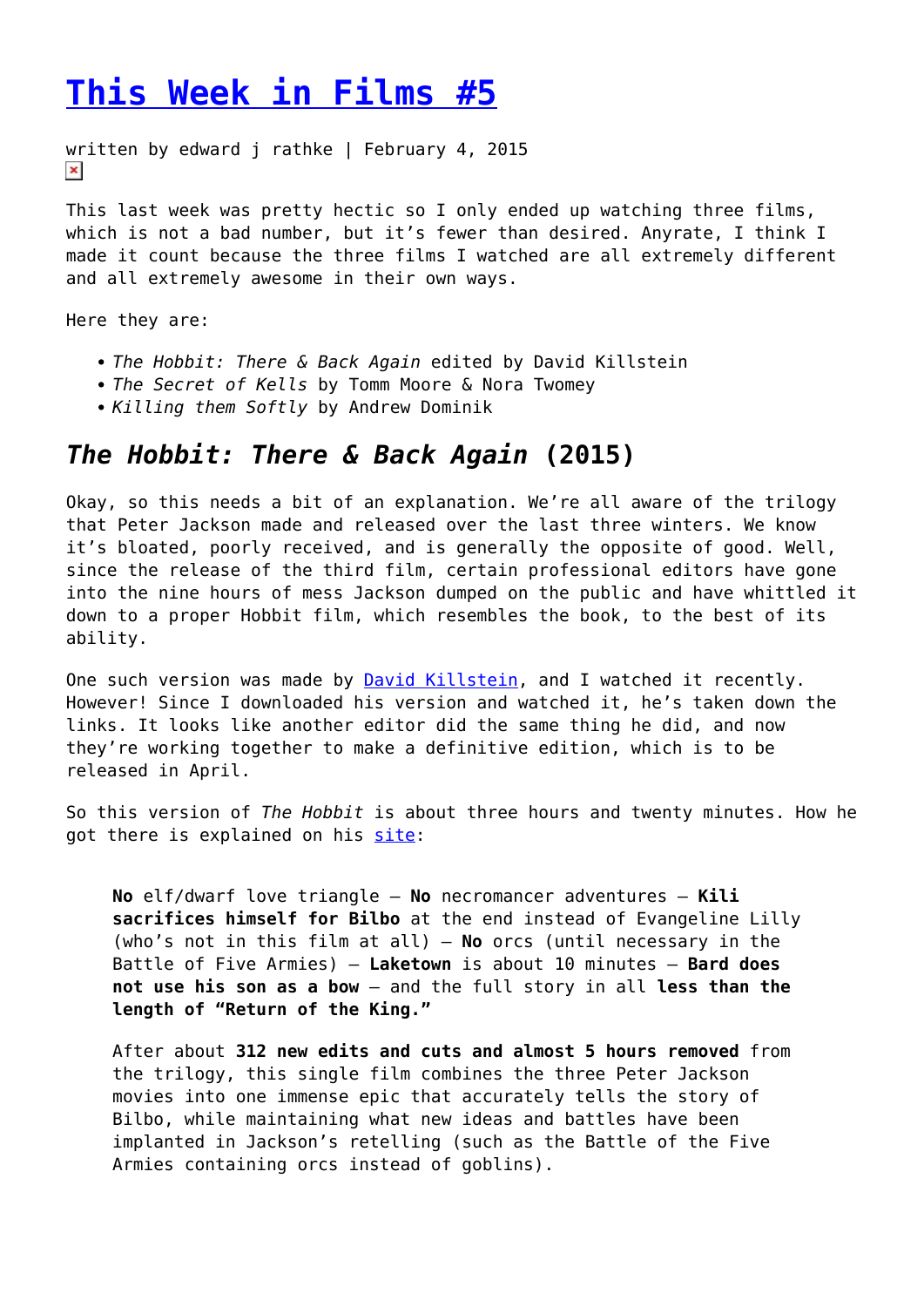I watched it and it's really fantastic. He made so man great choices when it came to editing it down, and there's only one edit in the entire thing that felt sort of jolting as a viewer. Ever since I saw and was immensely disappointed by Jackson's first film in the trilogy I've been saying that someday we'll get a really awesome three hour version.

I assumed this would be from the studio and Jackson himself, but I think it's even better that they're not involved.

Killstein can be ruthless with the material because he's not invested in it. Orlando Bloom and the Kate from Lost are now in the film for a combined total of about two seconds and Bard's part is heavily reduced. Stephen Fry and the white orc are now cameos rather than big figures in the story.

Now we have a version that reminds me of the book I remember loving as a child. It's more whimsical and heavily focused on Bilbo, as it should be.

I think the biggest problem with the trilogy was how messy everything became. Jackson wanted an ensemble trilogy but had to invent most of the characterisation. Plus, Martin Freeman is such an amazing hobbit, it's a pleasure to see him carry this story. And it really is pretty great. It has some scares, plenty of laughs, and it loses a lot of that overbearing atmosphere that Jackson pushes onto the viewer. Him confusing heavy atmosphere with epicness is a huge failure of his, but this version corrects a lot of that.

I'll let everyone know when it comes back online, because it really is the best way to see *The Hobbit*.

It's also a reminder of why the internet is so awesome sometimes.

## *[The Secret of Kells](http://www.netflix.com/WiMovie/70120522?trkid=13752289)* **[\(2009\)](http://www.netflix.com/WiMovie/70120522?trkid=13752289)**

Somehow only seeing this now, even though I lived in Ireland when it premiered. I even saw the Book of Kells! I was studying at Trinity College, where the book is held. It's something I should've seen ages ago, but it was nice just to finally see it, late or not.

It's a beautiful film and a rare kind. I absolutely love the visual style. It feels like a popup book but it's also so vivid and powerful. It manages to match the style of the actual Book of Kells while adding to it in meaningful ways. The images really come alive with this style, which is most certainly cartoonish, but also quite real. It feels like the only way a story like this could be told, and that's a tremendous effect. To hit the aesthetic so perfectly that it just tastes natural and organic.

It's an exciting adventure story about scholars and scholarship.

It's an unusual topic but it feels so vital and true. When the Vikings came and broke apart the great empires and civilisations of the western world, there was a very real fear that all knowledge of the past would burn up with their pillaging. The Book of Kells is one of the oldest books in existence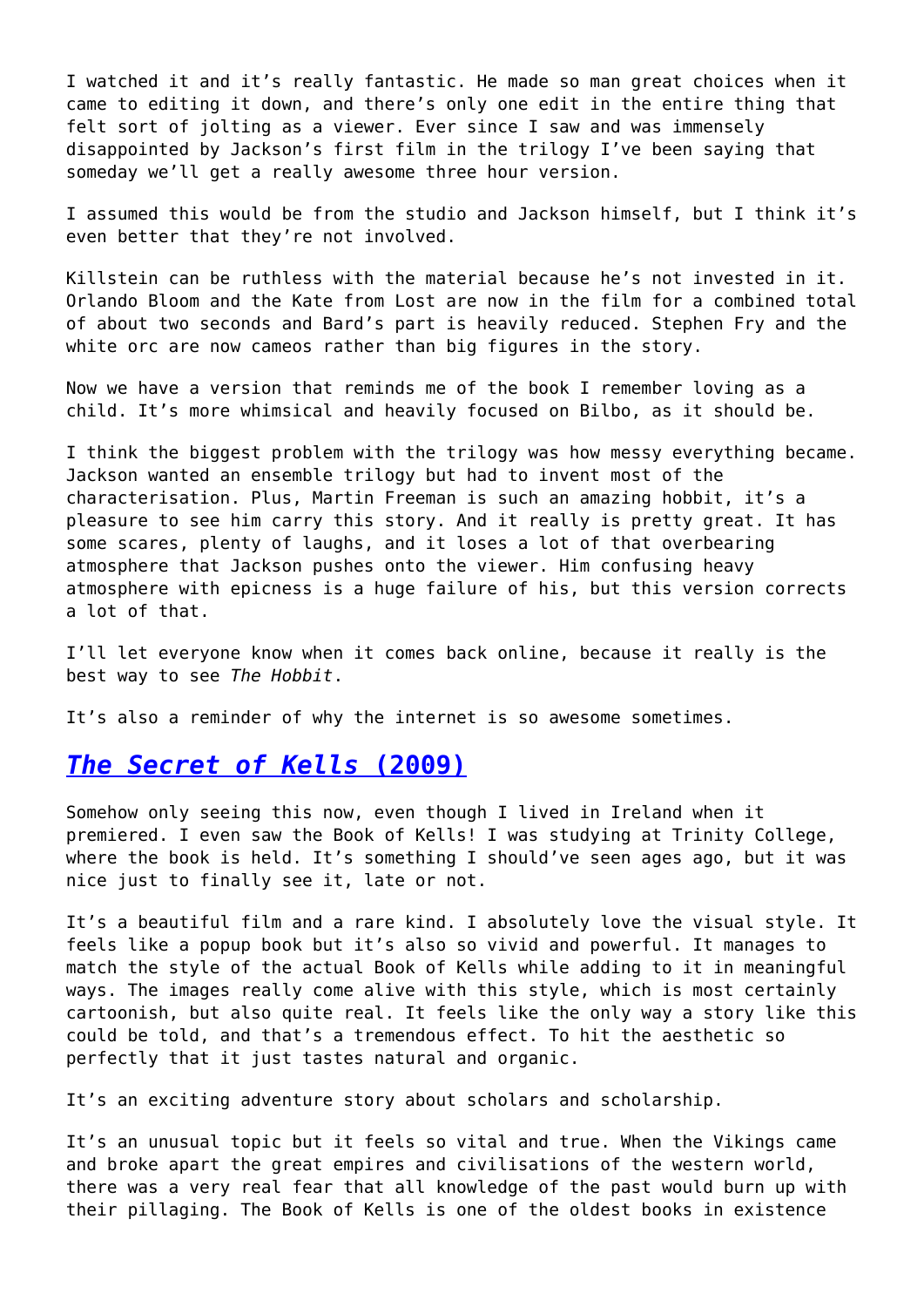and the Irish kept a great deal of western civilisation alive. Scholars saved history.

It wasn't armies or kings or popes.

And that's what this film is about, but more than that, it's about the power of words and the magic of books. How words and writing can combat the darkness of the Dark Ages, can save the bits of culture left behind by the fallout of Rome.

While there are some very real bits of history in here, it's much more of a fantasy. A brilliant fantasy film where the strongest magic is literacy. Even the fairies can't combat the darkness, but a young boy named Brenden can. He defeats a snake god through his ability to write, which is an exciting and illuminating scene in the film.

But, yeah, so much love in here. The Vikings are big and brutal and metal as our legends say they are. The threat is real and it's common people who rise to meet it, who grow to stop it and turn it back the other way.

Ireland is in my bones and in my blood and I feel great attachment to the country and culture. Not just because I lived there, though that's certainly a part. I remember the year I spent there so vividly and the history I learnt of the Irish. It's the kind of history that hits me emotionally rather than intellectually. Though I'll never feel the pain like those born and raised in Ireland, I feel it all the same. You wouldn't guess from my name, but half my ancestry leads back to Ireland, and my great grandfather's cousin fought alongside Michael Collins in the revolution against the British.

His name was [Richard Mulcahy.](http://en.wikipedia.org/wiki/Richard_Mulcahy)

## *[Killing them Softly](http://www.netflix.com/WiMovie/70209252)* **[\(2012\)](http://www.netflix.com/WiMovie/70209252)**

Here we have intensity! Man, this film is sometimes relentless.

It's a brilliant noirish kind of crime film with great performances all around, but it's the visual style that really got me. Every scene is shot and directed so perfectly. I love when a director has a real eye for the camera, because shockingly few do. When you can give great characters, interesting dialogue, and intense sequences of movement while never losing that pristine aesthetic–well, you're above and beyond most of us.

It's actually a very simple story and many probably wouldn't need the ninety minutes this film uses, but even more would use even more screentime to give you half as much story, personality, and character.

Because despite being a film about crime, murder, drugs, hookers, gambling, and revenge, it's really about the people involved.

There's a lot of dialogue in here. This is something I typically dislike, but Dominik manages to never make it feel chatty. It feels real. The way he does that is have the characters talk about more than just plot points. We have